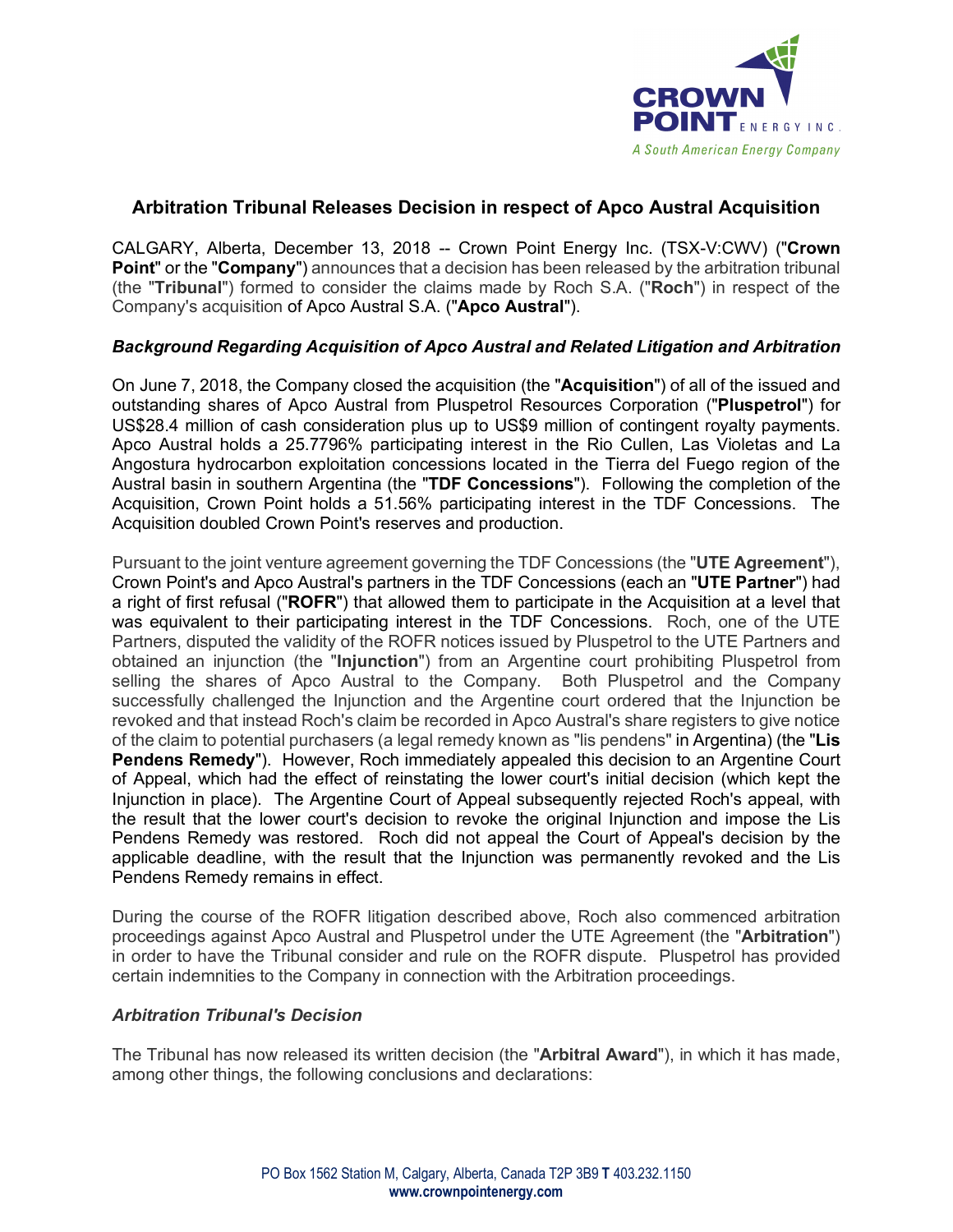

- The Tribunal has determined that the Acquisition involved the indirect transfer of Apco Austral's participating interest in the TDF Concessions and that Apco Austral and Pluspetrol failed to properly comply with the procedures set out in the UTE Agreement that must be complied with in order for Roch to exercise its ROFR.
- As a result, the Tribunal has concluded that Roch was not required to respond to the ROFR notice provided to it by Apco Austral and Pluspetrol by the applicable deadline, and that Roch's ROFR has not been extinguished.
- The Tribunal has ordered Apco Austral and Pluspetrol to comply with the provisions of the UTE Agreement that grant a ROFR to Roch and the other UTE Partners to acquire their respective pro rata portions of Apco Austral's participating interest in the TDF Concessions. Apco Austral and Pluspetrol are required to commence the ROFR process by January 18, 2019. The Arbitral Award provides that the ROFR notices must otherwise comply with all of the requirements of the ROFR provisions of the UTE Agreement.

Crown Point is reviewing the Arbitral Award with counsel in order to, among other things, assess the alternatives available to Apco Austral and determine how the Arbitral Award would be implemented in light of the fact that, among other things, the Acquisition closed over six months ago and involved the acquisition of the shares of Apco Austral rather than the direct acquisition of Apco Austral's interest in the TDF Concessions. Crown Point will provide further updates regarding any material developments relating to the Arbitral Award and the Company's response thereto as they arise.

For inquiries please contact:

Brian J. Moss **Marisa Tormakh** President & CEO Vice-President, Finance & CFO Ph: (403) 232-1150 Ph: +54 11 4776 0622 Crown Point Energy Inc. Crown Point Energy Inc.

bmoss@crownpointenergy.com mtormakh@crownpointenergy.com

Website: www.crownpointenergy.com

### *About Crown Point*

Crown Point Energy Inc. is an international oil and gas exploration and development company headquartered in Calgary, Canada, incorporated in Canada, trading on the TSX Venture Exchange and operating in South America. Crown Point's exploration and development activities are focused in two of the largest producing basins in Argentina, the Austral basin in the province of Tierra del Fuego and the Neuquén basin, in the province of Mendoza. Crown Point has a strategy that focuses on establishing a portfolio of producing properties, plus production enhancement and exploration opportunities to provide a basis for future growth.

#### **Advisories**

Forward-Looking Statements